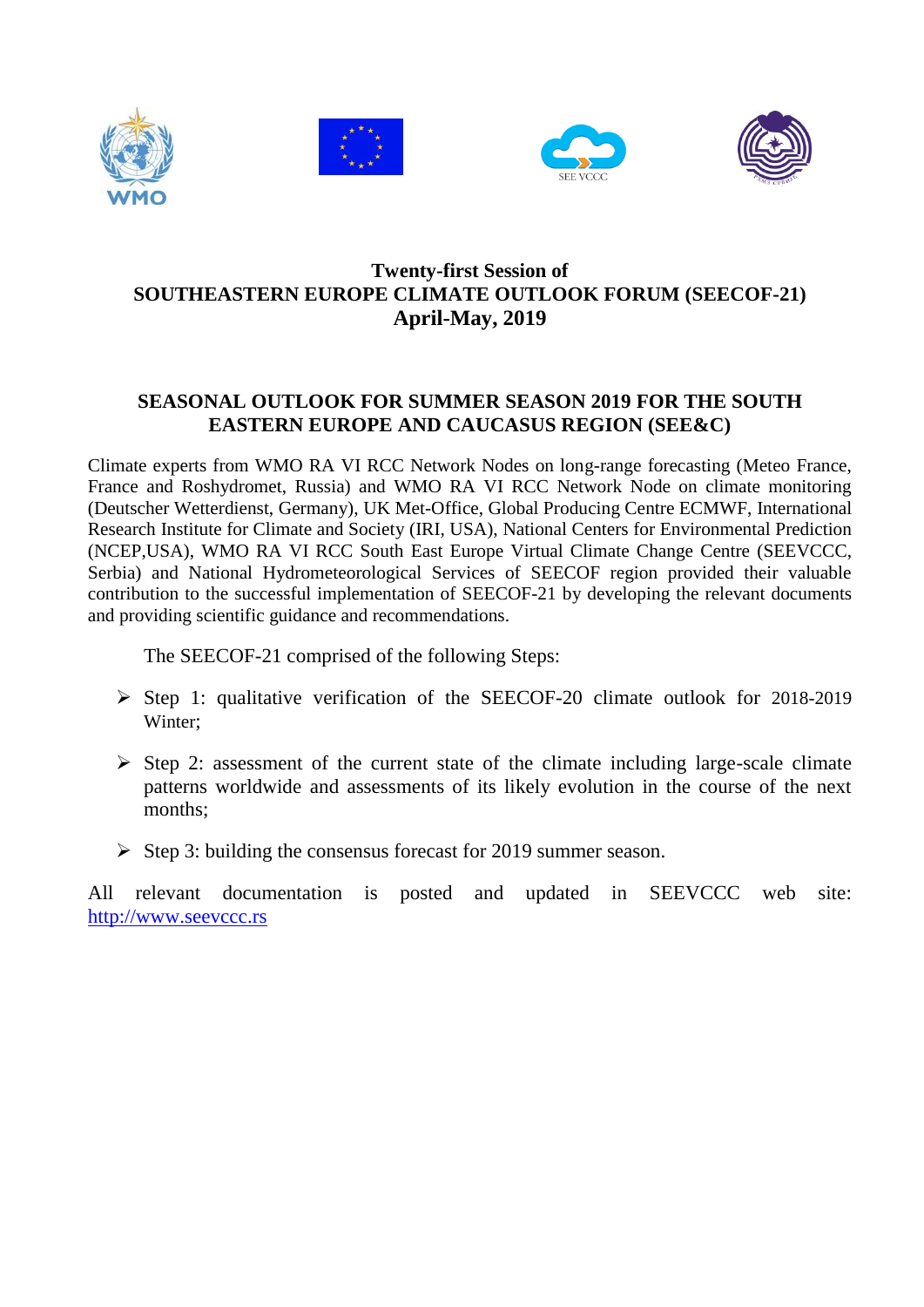## **SEECOF-21 CLIMATE OUTLOOK FOR THE 2019 SUMMER SEASON**

Similarly, to MedCOF-12 seasonal climate outlook, SEECOF-21 prediction is based on the output from dynamical models, including, inter alia, the operational products of the SEEVCCC centre, statistical models and teleconnections of large-scale climate features.

Observed sea surface temperatures in the east-central topical Pacific exhibited weak El Niño conditions during February-April 2019. The sea surface temperatures in the Niño 3.4 and Niño 3 regions, both of which are often used to characterize El Niño/Southern Oscillation (ENSO) conditions, are predicted to be approximately 0.7 to 0.9 °C above average during the June-August 2019 season, and hence, remain at weak El Niño levels. This tendency towards weak El Niño conditions is consistently predicted by a majority of dynamical models. However, the spread between models is rather high, with a considerable number of simulations overpassing the  $+1^{\circ}C$  anomaly: hence, the ENSO situation must be monitored in the months to come.

No extra-tropical connections are visible, and consequently the signal seems to be trapped in low latitudes. Differences between models are noticeable for the North Atlantic and Europe circulation, however a blocking pattern and relative low geopotential over Central Atlantic are foreseen by most of them.

The maps show the probabilistic consensus forecast for the tercile categories of anomalies for seasonal mean temperature and precipitation, relative to the 1981-2010 period. Due to the climate warming trend, anomalies are affected by the selected reference period.



Figure 1. Graphical presentation of the 2019 summer temperature outlook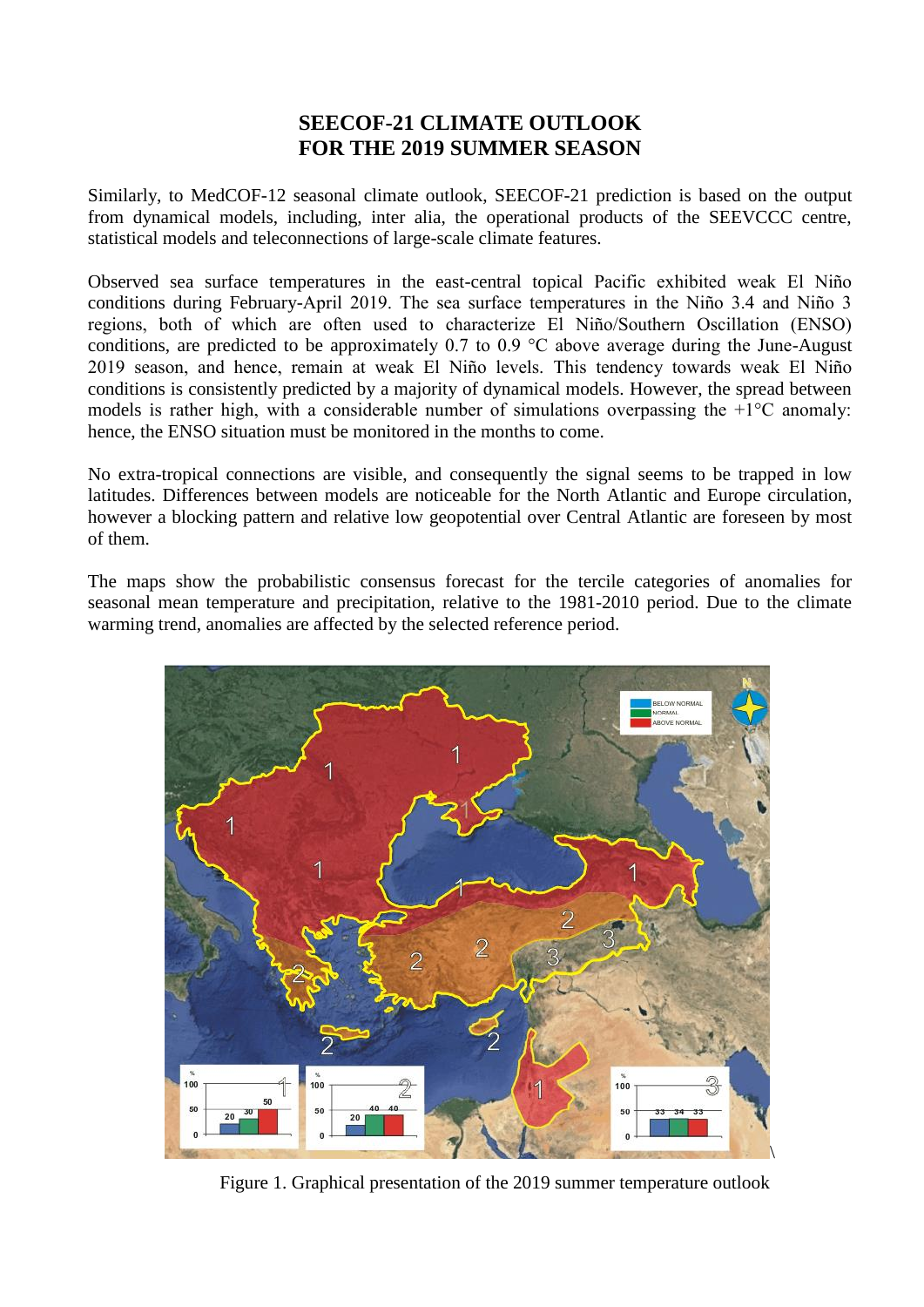Probability for the above-average summer temperature is decreasing across the SEECOF region spreading from northern-northeastern toward southeastern parts. The most of the SEECOF region is likely to experience above-average summer temperature (zone 1 in Figure 1), while central and southern Greece, Ionian Sea, Aegean Sea, Eastern Mediterranean, as well as western, southern and central parts of Turkey is likely to have near- or above normal conditions. On the other hand, in southeastern part of Turkey (zone 3 in Figure 1) there are approximately equal probabilities for below-, near- or above normal-averages of the summer temperature. The generalized relatively high warm signal is probably partly due to the background climatic warming trend.



Figure 2. Graphical presentation of the 2019 summer precipitation outlook

Uncertainties in regional predictions are higher for precipitation than for temperature.

The coasts of the Aegean and Black Sea, as well as the Southern Balkans, South Caucasus region and most of Turkey will receive above normal summer precipitation sums (zone 1 on Figure 2).

On the other hand, Pannonia Plain and the north-western slopes of the Carpathian region (zone 3 on Figure 2) are likely to experience a precipitation deficit. In most of the SEECOF region (zone 2 in Figure 2), there are approximately equal probabilities for below-, near- or above normal-averages.

It should be noted that certain parts of the country, particularly mountain regions may observe near- or above- normal summer precipitation due to the episodes of enhanced convection accompanied by heavy precipitation. Due to dry season masking, it is not possible to forecast summer precipitation totals for the Eastern Mediterranean with belonging coasts and hinterland, Crete as well as Israel and Jordan.